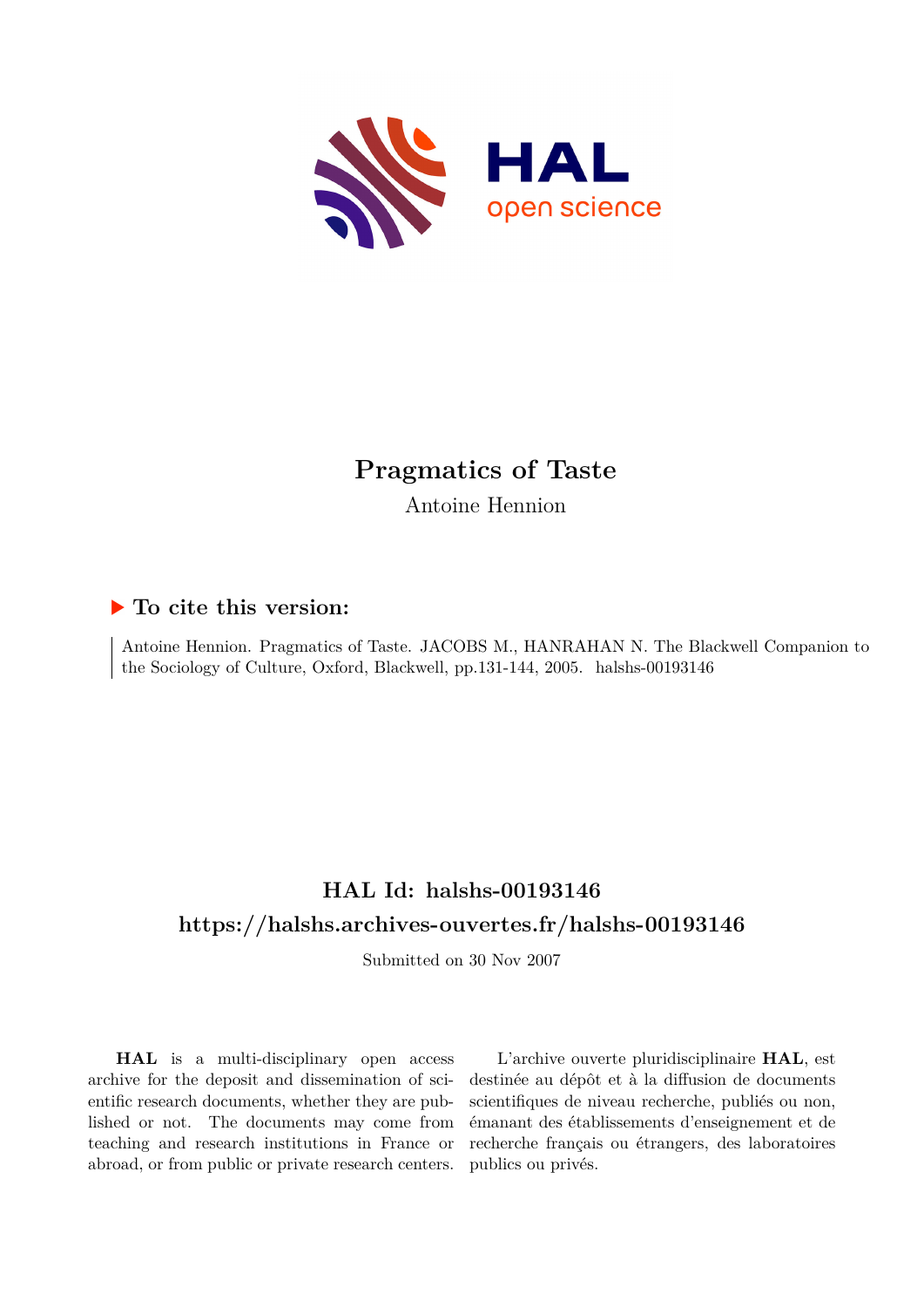# Pragmatics of taste

Antoine Hennion Centre de sociologie de l'innovation, École des Mines de Paris

In this chapter we consider the problems facing the sociology of culture with respect to taste. We focus primarily to the case of music and its various genres but also include comparisons with other objects of passion such as cookery and wine, or sport. The aim of our research on different forms of attachment was to steer the sociology of taste away from a critical conception that had become dominant, in which taste is conceived only as a passive social game, largely ignorant about itself. How, without endorsing the concomitant reduction of real practices to their hidden social determinants, can we incorporate sociology's contribution? Various studies have proved the overdetermined nature of tastes, their function as markers of social differences and identities, their ritualized functioning, relations of domination between high culture and popular culture, etc. (Hoggart, 1957, Toffler 1965, Williams 1982, Bourdieu 1984, Mukerji & Schudson 1991, Lamont & Fournier 1992, Crane 1994).

But taste is first and foremost a problematical modality of attachment to the world. In terms of this pragmatic conception it can be analysed as a reflexive activity, "corporated", framed, collective, equipped and simultaneously producing the competencies of an amateur and the repertoire of objects that she/he values.

## Taking the great amateur seriously

The sociology of taste, master of the analysis of hidden determinants of cultural practices, has indeed produced valuable results. It has irrevocably reintroduced cultural practices and tastes into a real world made of possibilities as well as constraints, relating them to both circumstances and conditions (material, technical, economic and institutional), and to determining factors (like socioprofessional category and contact with cultural practices in youth).

But it is necessary to assess the limits of this approach, namely the very restrictive theory of the actor implicit in critical sociology and, above all, the totally passive view of the amateur in Bourdieu's radical reformulation of the classic question of cultural inequalities. At worst, the amateur is a "cultural dope" who is wrong about the nature of what she/he does; at best, she/he is the passive subject of an attachment, the real determinants of which are unknown to her/him and, despite her/his resistance, are revealed in cold statistics. Her/his relationship with culture or the objects of her/his passion is the subject of a purely negative analysis - which shows that this attachment is not what it believes itself to be. From Bourdieu's and his followers' point of view tastes are radically unproductive: the objects are simply random signs, the subjects are merely reproducing the hierarchy of social positions. Taste is culture's way of masking domination.

I claim that sociology should take the amateur more seriously, even treat her/him more respectfully. By conceiving taste as a reflexive activity of amateurs (Frow 1995, Frith 1996, Hennion 2001), it is possible to restore the importance of the objects concerned, of the often highly elaborate formats and procedures that amateurs employ and collectively discuss to guarantee their felicity, of the nature of the activity thus deployed, of the competencies involved and hence, above all, of creative and not only reproductive capacities: as Frith (1996) rightly argued against Bourdieu's unilateral thesis on cultural domination, this is as pertinent in the case of popular culture as it is with high culture (if not more: he shows fans spending hours and hours, late at night, discussing every details of rock records and performances). This means acknowledging what happens through these attachments and is produced with regard to objects, communities, relations with others and with the self, and the amateurs themselves. Taste, passion, various forms of attachment are not primary data, amateurs' fixed properties that can simply be deconstructed analytically. People are active and productive; they constantly transform objects and works, performances and tastes. By focusing on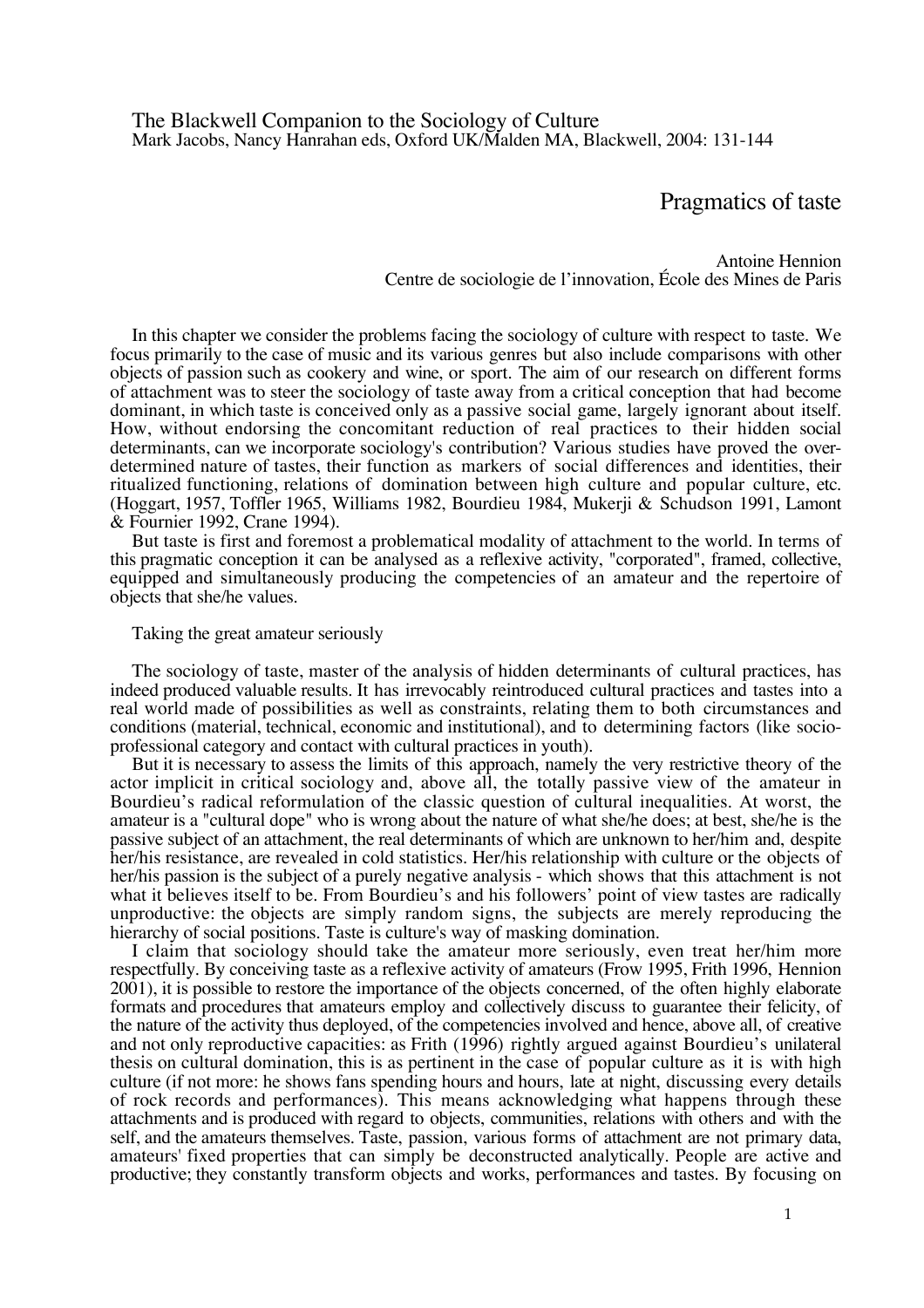the pragmatic and performative nature of cultural practices, the analysis can highlight their capacity to transform sensibilities and create new ones, and not only to reproduce an existing order without acknowledging it.

Popular culture and rock studies have shown the way: first they gave a voice to "low-brow" genres, both traditional and commercial, largely ignored and despised by musicology and music studies (cf. Popular Music, and the International Association for the Study of Popular Music (IASPM), founded in 1981). But, even more crucial, they opened the way to a much wider understanding of music analysis in general, both regarding its production and reception: media, scenery, the making of stars'image, recording techniques and the record industry, youth as a new market, all those issues were put at the centre of analyses, and not conceived as purely technical or economical realities "beside" music itself (to name but precursors, see Hirsch 1970, Gillett 1972, Peterson 1975, Frith 1978). I undertook my own work on music mediations, showing how audiences were incorporated into production, by a study of popular "hits" created by professionals inside studios (Hennion 1983, 1989), and another one on the same circular production of their audiences by radio stations through programming (Hennion & Méadel 1986). On the audiences' side, musical analyses could no more be isolated from the social, sexual, generational and political meanings of music, nor could listening be separated from its highly ritualized and collective accomplishment (Willis 1972, Hebdige 1979, Frith 1981); more generally, the active practices of music lovers were put under minute ethnographical scrutiny (Bennett 1980, Cohen 1991).

The case of music was indeed a fine example to use here, owing both to the variety of its genres (popular, oral, highbrow, electronic, commercial, etc.) and to the deployment of its practices on a continuum of mediations: instruments, scores, repertories, musicians, stages, media, mediums, etc. Based on an analysis of these mediations (Hennion 1993), it is possible to move beyond the sterile opposition between musical knowledge and social analyses that characterized classic studies on music. These studies apply a contrasting treatment to genres, depending on whether they are considered as classical or cultured music and therefore assigned to musicology, as ethnic music and consequently treated as ethnomusicology, or as modern popular music and hence more likely to be studied by sociologists, cultural studies and historians of the present.

On the one hand we have sciences of the object rejecting social "aspects" of music as a secondary environment of the work, basically confusing music with the written score - an issue already raised by critical musicologists like Durant (1984), Kerman (1985) and Bergeron  $\&$ Bohlman (1992); on the other, a sociology of music which, lacking specific affordances to grasp musical objects, has been content to turn around them, giving music a context or transforming it into a pretext for games of which the real determinations are social. Even when, in the case of popular music, critical musicologists show one's capacity to express and achieve new identities, generations, groups, fashions and lifestyles, music does not exist much as such either; it is nothing more than a neutral medium for social play, and it is still very difficult to take into account in which ways "music itself" matters.

### A choice ally: the history of art

This is where, based on the history of art, I would like to show the necessity of effecting a dual movement that switches from a conception founded on the critical sociology of music to a pragmatic conception of taste. This supposes a shift in focus, from reflection on what can be done with music, with the sociological and musicological tools at our disposal, to a questioning on what music does. At the same time we would switch from a music-centred focus to a focus on the amateur, taste and listening (Morrow 1989, Johnson 1995, DeNora 2000, Szendy 2001). The two movements naturally correspond, with both characterizing the pragmatic change to be made, in terms of the approach, for the one, and in terms of the object of analysis, for the other.

For that purpose, disciplines in the field of music are more of a hindrance than a help. Their critique is not enough to produce anything new. But we can draw on the history of art. Once everyone had ended up agreeing on the poorness and randomness of analyses of Marxist inspiration in terms of reflections and superstructures, authors like F. Haskell and M. Baxandall found paths, from opposite perspectives, enabling them to move their discipline away from the oscillation between the infinite exegesis of works and their futile replacement in a social and political context desperately unable to talk about them or to make them talk. By studying the gaze, uses, collections, gestures, the history of a work, and the formation of taste (Baxandall 1972, Haskell 1976, Haskell & Penny 1981), these authors have already accomplished the switch described above,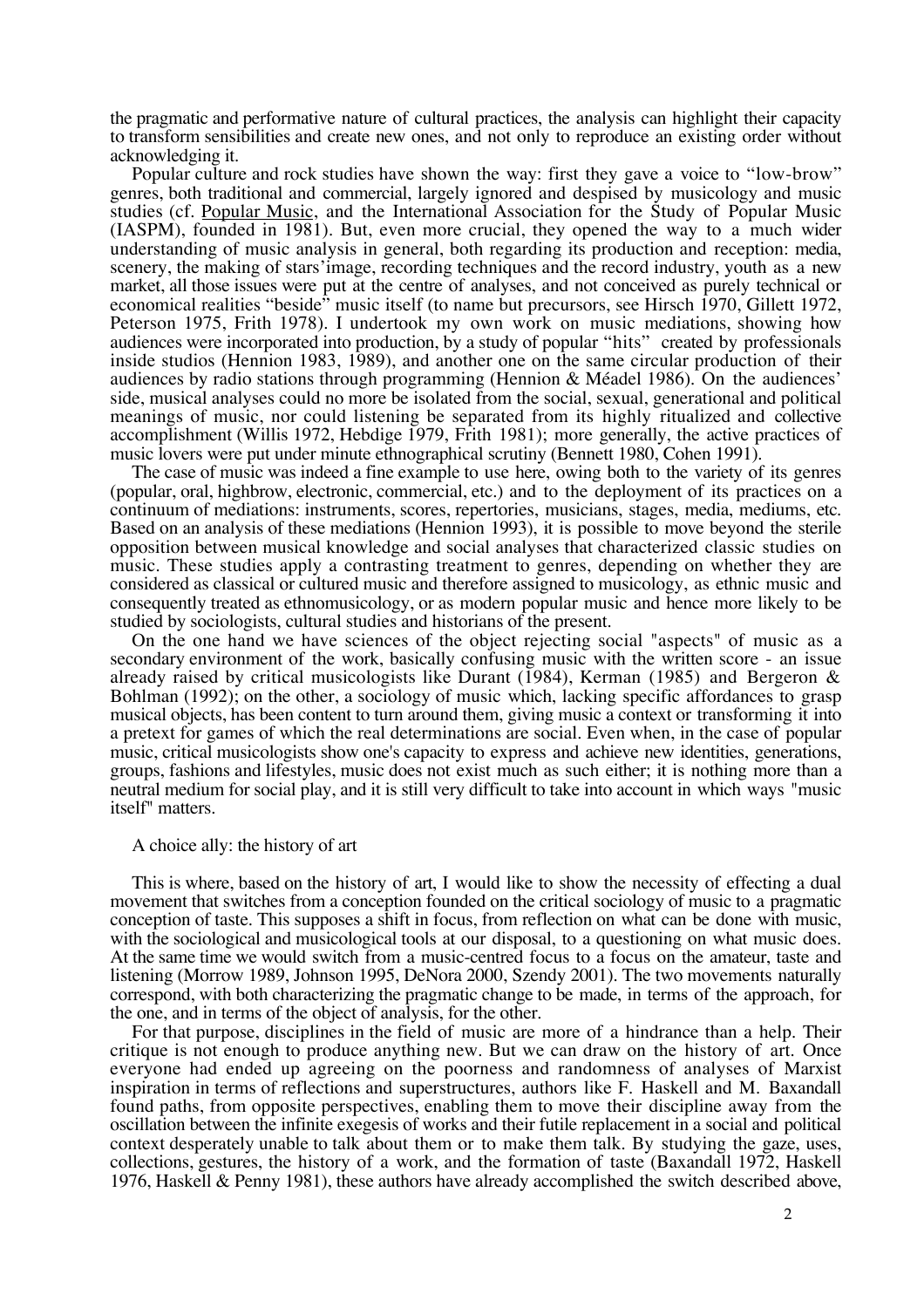for similar reasons and with similar analytical, theoretical and methodological effects. Their work shows that the famous "works themselves", those absolutes of beauty, have constantly changed meaning, shape, place and direction throughout history, along with the judgements on them. Above all, they have shown that these works, through their mediums and restorations, and the way they have been gathered together, presented, commented on and reproduced, have continuously reconfigured the frame of their own evaluation.

The lesson is powerful. It tells us that the history of taste is not something separate from that of works, no more than the principles of reception are opposed to those of creation (notwithstanding their crucial contribution, this is a limit of Jauss's (1982) and Iser's (1978) reception theories). It is not possible to distinguish between the two. Works "make" the gaze that beholds them, and the gaze makes the works. Hence, this entangled history does not lead to a theory of the arbitrary, in the sense of the infinite variety of situations and appreciations causing doubt on the very possibility of establishing any kind of link between works and the taste associated with them. On the contrary, by putting the accent on the co-formation of a set of objects and the frame of their appreciation, this model requires ever more ties, attachments and mediations. Gradually every step influences both future perceptions and past catalogues of works, in reconfigurations that constantly rewrite their own history to develop their future. Haskell and Baxandall show us art gradually tracing the frame in which we "understand" it, in all senses of the word, i.e. all the work that was needed to identify systems of circulation, valorization, judgement and appreciation, and, reciprocally, everything that the establishment of these networks, neatly linking up works and art lovers, has changed in the works themselves - including works from the past, right down to their most concrete features. We tried to apply this lesson to analyse the "use" - not the reception! - of Bach in France in the 19<sup>th</sup> century (Fauquet & Hennion 2000).

#### The pragmatic turn

Here we are, thanks to historians of art, better equipped to understand a more fundamental meaning of the turn to which I referred: not only a change of object (from works themselves to taste), nor even a change of method (from head-on analysis and abstraction of various dimensions, to the meticulous study of mediations really used), but a change of status of the interpretation itself. The explained becomes the explainer. The variables serving as benchmarks are in fact the product of the history written by the works to which we apply them. Causes do not come from above, from the disciplines that focus on their object of study, but from below, from the gradual course that produced the reality under study.

This switch is expressed equally vigorously in the present, synchronously: it is the word pragmatic that coveys it perfectly this time (Austin 1962, and on popular culture, Shusterman 1992). Musics are made, they make their world and their listeners, and are measured only through what they make. Just as music is a history writing its own history, so it is also a reality making its own reality. The points of method are the same: it is necessary to go through each mediation, look at each device, see each situation act, and follow the way in which pieces and languages, but also bodies, collectives, objects, writings, ways of judging and ways of listening circulate, producing sets of works or styles of music, qualified and commented on, and publics ready to receive them. This general circularity, here again, relates not to the sterile arbitrariness of a play on codes, but to the coformation of musical objects that convey increasingly elaborate differences, to listeners who are increasingly able and desirous to perceive them and, more generally, to collective frames that enable this activity to be deployed in all its diversity.

Such a pragmatics aims at restoring the performative nature of the activity of taste, instead of making it an observance. When one says that one loves opera or rock - and what one likes, how one likes it, why, etc. - this is already a way of liking it more, and vice-versa. Music is event and advent, which means that it is perpetually transformed by any contact with its public, on whose listening it inevitably depends. Tasting does not mean signing one's social identity, labelling oneself as fitting into a particular role, observing a rite, or passively reading the properties "contained" in a product as best one can. It is a performance: it acts, engages, transforms and is felt.

This is where we need to take another turn, towards the amateur, the fan - the one who does something with music (we use a broad sense of the word amateur - as for "taste" -, referring to any form of love or practice, and not only to the restrictive cultured sense of a connoisseurship centred on knowledge of the object itself). This is the best way not to take music as a given. It is taste as an activity that interests us and not the amateur "her/himself" - who would take the place of the works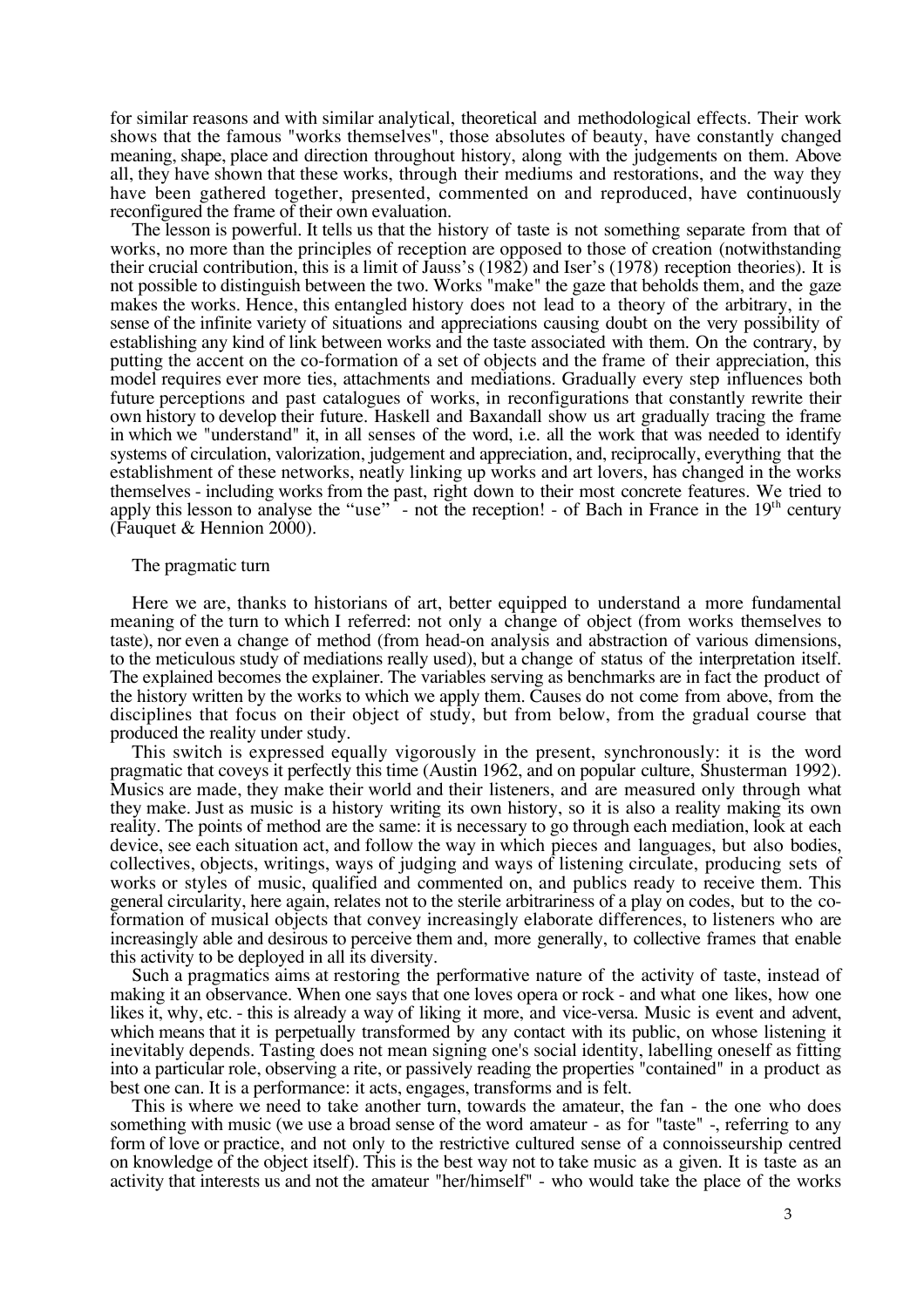"themselves" (before also disappearing under her/his social determinants, at a wave of the sociologist's magic wand). Thus formulated, the hypothesis has no reason to relate to a subject more than to the multitude of elements necessary for the deployment of listening. This activity is above all a framework, a collective, a set of material discursive devices, the accumulation of ways of acting or practising, and of many objects and mediums on which to rely. It is also a body, a mind that accustoms itself to music - but that, precisely, is gradually produced in music, with it, and not facing it.

In fact, the pragmatic switch also requires a reform of the status of theories of taste, calling to mind the lessons of ethnomethodology (Garfinkel 1967): the analyst is part of this great process of collective production. Her/his theoretical work no longer amounts to extracting a particular dimension from amateurs' profuse activity, to transform it into an external explanatory variable. It consists in reflexively taking into account the pragmatic self-formation of taste by amateurs themselves, not critically reducing real taste by subjecting it to a purified interpretation.

The challenge of the analysis is growing: the idea is to explain the amateur's attachments, tastes, ways of acting and pleasures, as an activity in its own right and an elaborate competence, capable of self-criticism - instead of seeing it only as the passive play of social differentiation. The latter view is now generalized to the point where amateurs often present their own tastes exclusively as pure social signals, determined by their origin, that they know to be relative and historical, pretexts for diverse rituals - and, paradoxically, it is the sociologist who must "de-sociologize" the amateur for her/him to talk about her/his pleasure, or the amazing techniques she/he develops to (sometimes) attain felicity. For the amateur is a virtuoso when it comes to experimentation, aesthetics, techniques, the social, the mental and the corporeal. Far from being the "cultural dope" referred to by Garfinkel, the great amateur on whom we focus here is the model of an inventive, reflexive actor, closely linked to a collective, obliged constantly to put to the test the determinants of the effects she/he seeks regarding works or products, social and mimetic determinism of taste, conditioning of body and mind, dependence on a collective, a vocabulary of social practices and, lastly, material devices and practices invented to intensify her/his feelings and perceptions.

### Taste as a reflexive activity

In this view, taste is taken to be a productive activity of critical amateurs - unlike in the critical sociology of taste where it is seen as a determined attribute of passive subjects. The key concept here is reflexivity, both as central to the activity of amateurs themselves and as a method required by the sociologist in order to account for that activity (Clifford & Marcus 1986, Beck, Giddens  $\&$  al 1994). Saying that the musical object or the taste for wine are not given, but result from a performance by the taster - based on techniques, physical training, and repeated trials, necessarily over a period of time - is relating the very possibility of a description back to amateurs' know-how. Taste, pleasure and effect are not exogenous variables or automatic attributes of objects. They are the reflexive result of a physical, collective and equipped practice, regulated by methods that are themselves constantly revised. That is why I prefer to talk about attachments and practices, which lays less emphasis on labels and more on the framed activity of individuals, and leaves open the possibility of taking whatever emerges into account.

This reflexive nature of taste is almost a definition, a founding act, that of attention, suspension, a pause on what is happening - and, symmetrically, a stronger presence of the tasted object which also moves on, takes its time, unfolds (Merleau-Ponty 1964). If one drinks a glass casually while thinking about something else, one is not an amateur. Beautiful things only give themselves to those who give themselves to them. But if one stops even just for a fraction of a second and observes oneself tasting, the act is established. From an isolated chance event one moves on to the continuity of an interest, and the moment becomes an opportunity among others in a course based on past opportunities. That is the difference between liking and "being an amateur", even to a minimal degree. We see that it also relates to a double history, personal and collective and, more generally, to an individual space in which the activity has afforded itself places, moments, means for constituting itself as such - what I am referring to when I say that taste is a framed activity. One does not like wine or music just by chance. One likes music and one "likes music" (or a particular music): one shifts slightly away from oneself to "enter into" this activity which has a past and a space, marked by its objects, its other participants, its ways of doing things, its places and moments, and its institutions – an issue rock makes very clear, as fans are much more likely to say "I'm a rocker" than "I like rock". Let's make it clear that this reflexive character (an issue here at its zero degree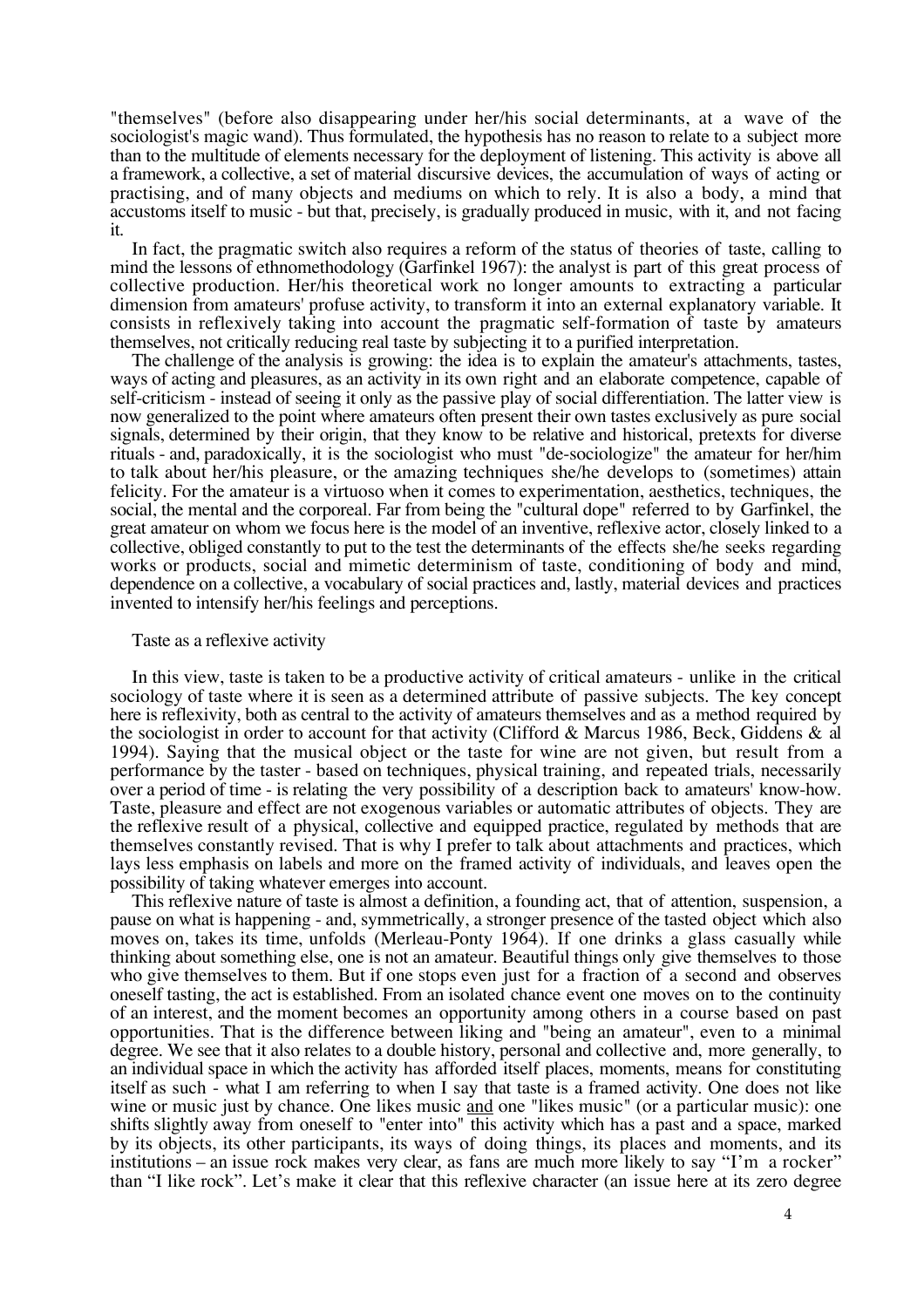due simply to the fact of putting oneself into an identified disposition) does not assume that there is necessarily reflection by actors (which implies a degree of calculation and awareness of what one does at a far higher level, and the passage from a simple variation in our modes of presence in situations, to the level of deliberate action, see e.g. Thévenot 1990).

The reflexivity described in this example at its most local and instantaneous level is equally present at the more global level of a domain of taste or form of amateurism, like music or the love of wine. As the domain becomes more general we see it held or strained by critiques, guides, accounts, prescriptions, norms, debates on what must or must not be done, and various types of selfdescriptive discourse (Strathern 1999). Taste is formed as it is expressed and is expressed as it is formed. Reflexivity as a tool tends to take the more classic form of writing and, characteristically, each domain spawns its own jargon that slots in between the physiological or technical description of objects and the literary account of the amateur's emotion: in this regard opera lovers' rich magazines are not so different from heavy metal or house music fanzines. Through these overcoded self-expressions, for example of the taste of wine (red berries, roots, mushrooms, truffle, wood, etc.), neither purely technical nor only imagery, taste is identified, equipped, and can be shared with others. In music this intermediate language often annoys the professional as much as the listener but it gives affordances that neither subjective commentary nor technical musical analysis can provide, to express "what is happening" and not to say what music is, on the one hand, nor freely describe the worlds into which it drags the imagination, on the other. It is in this sense that we can say that the amateur has written music, just as the history of music has produced its amateurs. They have mutually formed each other.

## A theory of attachments

Thus understood as a long-term process and construction, based on mediations, bodies, objects, situations, equipments, taste has nothing to do with the naked face-to-face between object and subject - as the quarrel between aesthetics and critical sociology has accustomed us to seeing it, positively or negatively, mostly focusing on the extremities of this relationship. Any attachment mobilizes various elements in one way or another. As a start, we therefore considered four of them: the community of amateurs, the devices and conditions of tasting, the body that experiences, and the tasted object - without attributing any exclusive basic character to them. They only define a minimal framework of components of taste as an activity. In one sense, the various particular attachments are based on these elements and grant each one a different significance. In the other sense, these constructions continually redefine and reconfigure tastes by their own elaborations.

- Taste as an activity is accomplished through a collective which provides a frame, the relevance of the effort, and which guarantees results, accompanies, guides, puts into words. Bourdieu rightly said that taste is always a distaste. We cannot like without rejecting (especially if it's something we liked before): "What? How can you like that, it's vile, worthless!". This disgust is always based in some way on others' taste, either negatively, as in this example, or positively: the recurrent presence of a mediator, an initiator, in the decisive steps of the amateur's constitution of her/his taste, and equally in the practical methods used to develop it: example set by a recognized amateur is crucial here, like when an older opera fan corrects the "prejudices" of a younger one who enters the domain and still despises Bellini or Auber: "wait a little, you'll see what you'll think of them later"…; or, exactly on the same model, when a techno amateur shrugs at seeing his young mate's records and lets him hear "the right thing", far from all this "commercial" staff. There is no taste as long as one is alone, facing objects; no amateur knows from the outset how to appreciate good things, or simply what she/he likes. Taste starts with the comparison with others' tastes.

The collective is not the hidden truth of taste; it is the obligatory starting point. Some of these other amateurs serve as models, forcing the neophyte to scorn what she/he formerly liked and to like what until then she/he had disparaged. Others serve as foils, or nostalgic images of past tastes, thus helping to cast off misplaced attachments: "you only like what you were", I once heard a rock fan say to another whose rigid tastes irritated him. The comment is profound: it indicates awareness of the fact that taste is a history determined by a past, but also that it is negotiation in the present with that past which can and must be left behind.

Far from being the great amateur's more or less acknowledged snobbery or an unconscious game of self-definition in relation to others, this reliance on others is a good way of anticipating one's own inclinations and of taking some guarantees, by partly delegating one's judgement to those who have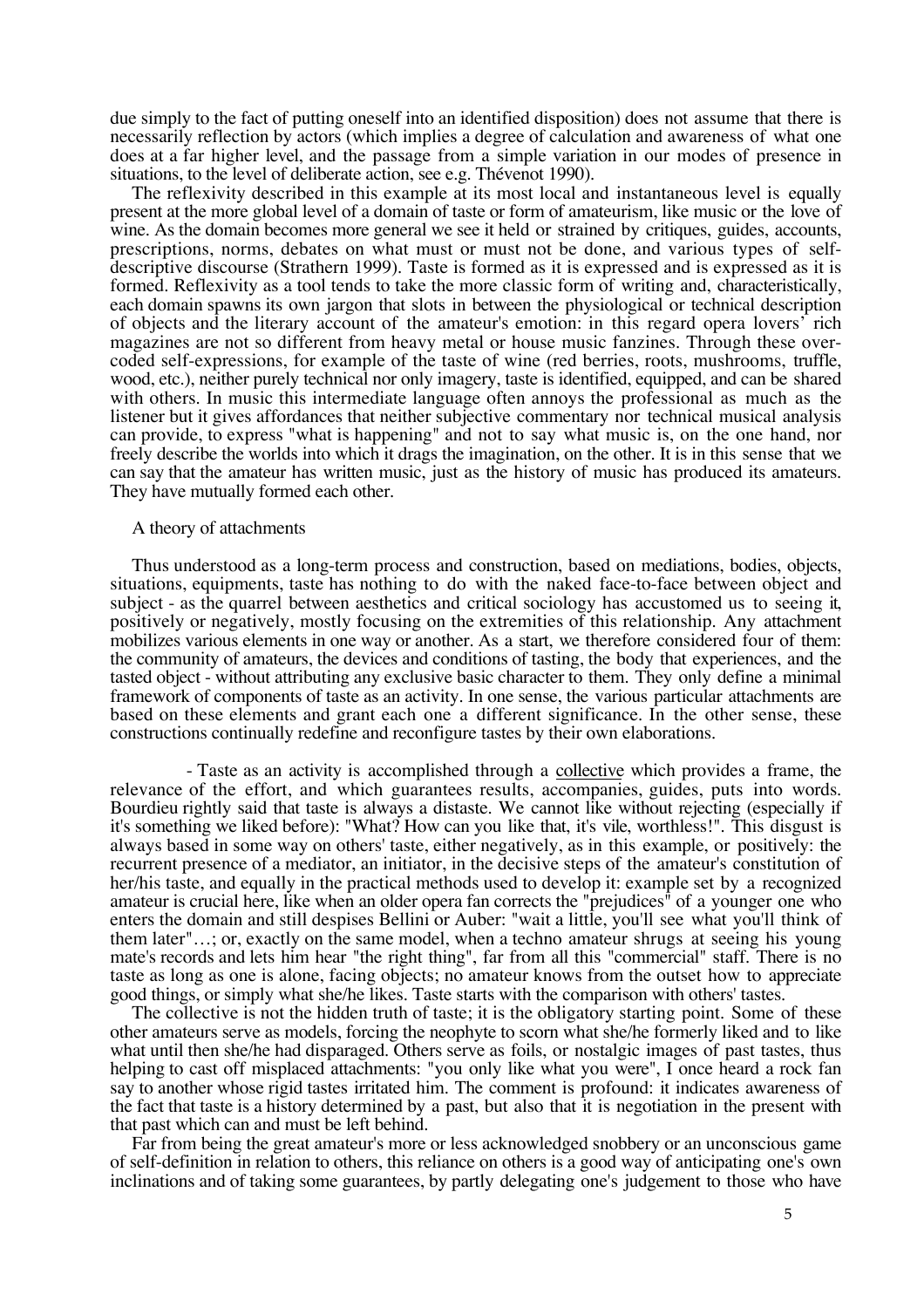other experience than oneself. This is one of the basic techniques that the novice has to get closer to good things (with tests, comparisons, consultation of guides, etc. - all ways of doing things which similarly can be deployed only through collective action and the inscription of a taste in time). Conversely, as the case of rock showed with such obviousness that it became a cliché, the production of a taste "makes" its own collectives (i.e. ways of living, dressing, going out, walking, etc.), gradually defined and stabilized by this community, especially since it is precisely not calculable and is based on feelings, bodies, gestures and objects, and not on a "general will" postulated by the political philosopher or on a determinist belonging regulated by social games. Taste is a most efficient "group-maker".

- Taste closely depends on its situations and material devices: time and space frame, tools, circumstances, rules, ways of doing things. It involves a meticulous temporal organization, collective arrangements, objects and instruments of all kinds, and a wide range of techniques to manage all that - a point most clearly showed by Becker (1982). Far from revealing a purely ritual or arbitrary nature of our tastes, their importance signals the conditional - in the strong sense - nature of pleasure and effect, its automatic non-dependence on products on the one hand and our preferences on the other. For our study of amateurs (Teil & Hennion, 2003), I interviewed a great lover of opera and chamber music, first in an interview situation and then in his home, in a special lounge where, isolated from the family and their dog, he listens to his records. The first interview was highly predictable: bourgeois milieu, sister violinist, current occupation (doctor), uncle who took him to concerts when he was young, first time he went to the opera - an unforgettable experience. But situated among the objects, in the place, of his passion, it was another man who opened up, revealing to another amateur his gestures, his odd little ways, his lists with items ticked off, his equipment. His taste had found its space, and there was nothing passive about it. For example, before putting them away he used to leave many new records in the bottom right-hand corner of his bookcase - until the day he had the idea of transforming this disorder into the basis of a system for arranging his records. From then on he let them move upwards to the left, only depending on the last time he had listened to them. This is a typical invention of an amateur: his record library gradually changed into a reflection of his tastes. The amateur triumphed over the musicologist: his taste, not the history of music, governs his system of classification. Considering the maintenance of an amused memory of what happened, the satisfaction of making a mistake and of measuring his false memories, the pleasure of being the only one to know where a specific record might be (when he does know…), it's easy to see in his jubilation that he's winning on all fronts!

Taste also depends on the techniques of presentation of the self that both object and amateur know how to develop: comparisons, rehearsals, comments and discussions, tests and trials of own preferences, etc. Take, for instance, the renewal of Baroque music in the 1970s and 1980s, which I studied (Hennion 1993: 25-67). What was then presented as an aesthetic, even political, debate between two clearly distinct camps, was above all a systematic questioning of all the means, mediums, objects and devices of musical execution: pitch, voices, instruments, tunings, number of players, rendering of scores and ornaments, ways of playing and the role of improvisation, the venues and formats of concerts, the public arena, the status of recordings, etc. The quarrel concerned fundamental issues less than the complete series of mediators of music. The same applies to rock and its various currents: nothing describes contrasts between styles and trends better than the type of equipment on which musicians play and the places in which they do so (Hennion 1997), an issue made obvious in the case of techno various genres, named after their mythified places of origin ("house", "garage", etc.). In the end, these various technical and material mediums of taste afford an ideal entrance for the observer, as they are the main mediums of its expression in words and of discussions aimed at commenting on it, increasing it, enhancing it or challenging some of its tricks.

- Taste as a form of work also implies an engagement by the body that tastes. Here again, there is nothing mechanical. The body that tastes is not a natural given; it is the product of the activity, an engagement that goes from the training of faculties in the quasi-sporting sense of the word, in the long term, to the active nature of one's "conditioning" at the time of tasting (in sporting terms, at the time of the performance). Taste, amateurism, passion for an object or interest in a practice are "corporated" activities. This word is more appropriate than "incorporated" (constantly used by Bourdieu along with "objectified", symmetrically), or "embodied" (frequently used by cultural studies). The latter two words, far from endorsing the corporeal aspect of art, music or taste, solve the issue by insisting unilaterally on the idea of a "social construction" of the body through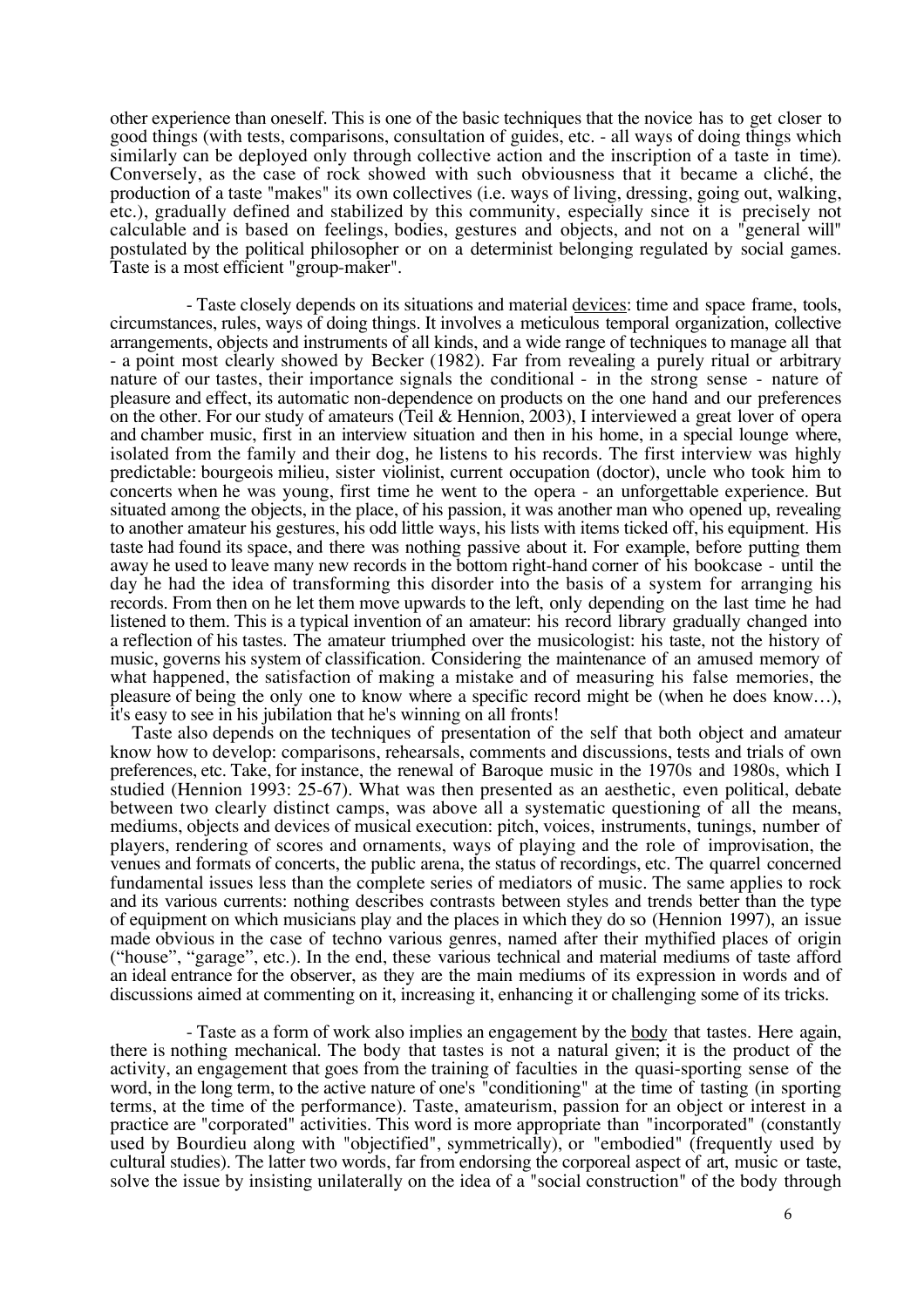devices and norms and, in the continuation of Mauss's superb passages on the body or the hand (1979 [1936]), and of course after Foucault's brilliant analyses of power devices (1978), on the crucial fact that the body is the ideal receptacle, flexible, mute and effective, of inculcated ways of acting and constraints of all kinds, especially social and educational.

The more neutral word corporated pulls in the opposite, equally important, direction: not only an over-determining social of which the subject is largely unaware, that imprints its mark on a body which believes itself to be natural, but also a body which is unaware of itself, has to reveal itself, to appear to itself and to the subject gradually, as its extensive interaction with objects and its training through repeated practice make it more competent, more skilled, more sensitive to what is happening; and, conversely, as this production of a body capable of sensing reveals more clearly the objects that it grasps, senses and apprehends, and even its capacity to recognize what others recognize, and to share effects felt with other bodies (DeNora 1999). As Merleau-Ponty so rightly said, if the body is the minimal medium for our feelings and actions, if it is what cannot be detached from us, not our property but nevertheless something which is our own, then, conversely, it is the body that gives substance, for us, to outside objects, through contact, apprehension, the senses. It is always the starting point for something to occur.

The case of listening and of "discomorphosis" of music (Hennion 1981) is revealing. The record, by making of it something to listen to, has created a new music. Before its existence, whether at home or at a concert, music was first something to  $\underline{do}$  (including for its audiences), and most often to do together. From the availability of a repertoire to its facility of immediate acquisition and selection, from the importance of the physical position to that of the hi-fi "system" which goes from the body to the sound enveloping it, from free listening to unlimited repetition, there is now actually a "listening" function. The diversity of these listenings highlights the inventiveness of amateurusers, who bring to mind Michel de Certeau's strollers or Luce Giard's Sunday cooks (1980). Emphasizing listening is reintroducing the irreducible heterogeneity of a reality-event, made of folds and interweavings. Not a work and a listener, but bodies, devices, arrangements, duration, an ungraspable object, a passing moment, states that suddenly appear… After all, outside laboratories and schools, what else is music?

The question then is not so much to understand how a "natural" body is determined, trained, formed and deformed by its social environment. It first and foremost concerns the co-production of the body that loves and the loved object, through a collective and equipped activity. Exercise is the right word for this: the body exercises and gets used to the exercise, and on the way the word exercise slides from training to the faculty that one exercises. The more "constructed" the gesture of a tennis player, the more "natural" it becomes to her/him, so that the ball flies through the air much faster if she/he is relaxed. But this can be so only with the racket, the net, the court, the rules of the game, the opponent, and years of practice. No language, no nose, no taste for wine until the wine has become the object of a set of practices that place it at their centre. No ear, no musical emotion, without a music to listen to. It took over three hundred years of practices and inventions to create our way of loving music.

- Finally, taste depends on "feedback" from the tasted object, from what it does and causes to do. This time the evidence is a paradox only for sociologists, who consider everything in the taste relationship except the presence and effects of the tasted product. But this does not either mean a straightforward analysis of its "properties". The object does not "contain" its effects (Gomart & Hennion 1999) - a point aesthetics very clearly elaborated, speaking of "works", not of objects: taste is discovered precisely from uncertainty, from variation, from a deepening of the effects of the product - and these effects do not depend only on the product but also on its moments, its deployment and circumstances. We should say objects in the plural, then - a score, a piece, a guitar, a rock record, a soundtrack, etc. - rather than Object with a capital O that the work of art model tends to prefer. The plural is more appropriate, as music helps to show: loving music is not simply a matter of a particular piece; it passes through a multitude of mediators (Hennion 1993), beginning with the present - the sound of an instrument, the atmosphere of a hall, the grain of a record, the tone of a voice, the body of a musician -, but also in the duration of a history - scores, repertoires and styles, genres and more or less stable forms -, or for each individual - a past, works heard, moments lost, desires unfulfilled, roads travelled with others, and so on.

The sociologist's variable and reflexively controlled engagement in the practice she/he is observing is a classic problem. On this question of the object, a very simple experiment during our study on amateurs concerned individual singing lessons that one of us (a musician, "nothing more")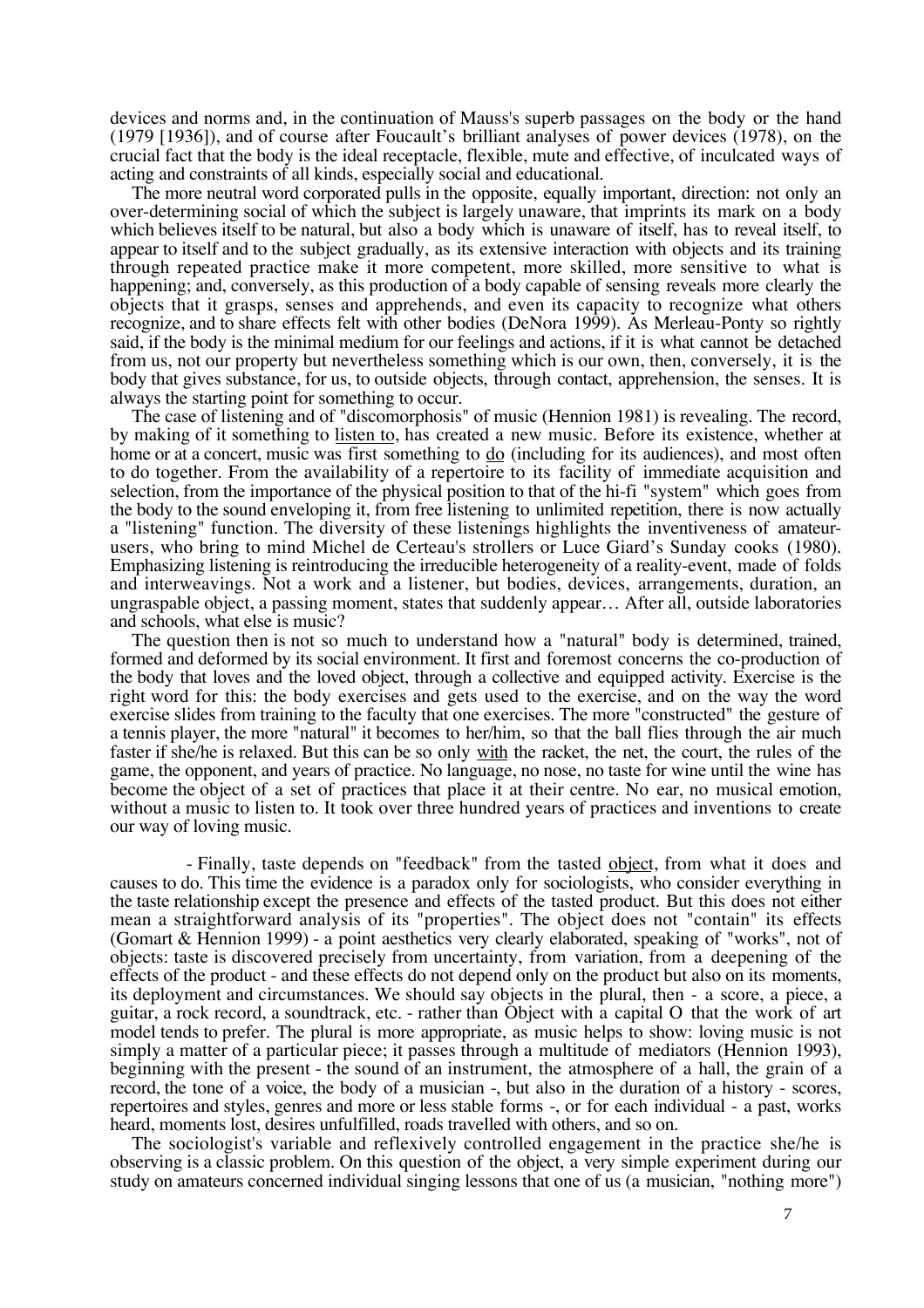observed over a long period. The problem was not listening but "hearing": the very fact of perceiving what was happening between teacher and pupil. At first all the notes concerned postures, gestures, incomprehensible words, hesitations, signs exchanged between the teacher and pupil. At the end there was nothing but voice, sound, effects on the listener, quality of vowels, relative beauty ("that's better", "it's not as nice as just before"), smiles during a particular passage, success or failure of a particular repetition, with frequent use of singers' own terminology: overture, covering, closure, resonance, etc.

To simplify, we go from a report that is one hundred percent social and zero percent musical to the exact opposite. The experiment spectacularly demonstrates the perverse effect of a sociological theory that transforms all activities into indifferent pretexts of games, the most important of which is social. Then, the less we know the less we risk "being had" by the actors' belief. That is what transforming ignorance and insensitivity into sociological competence is all about! But nothing exists that could be called an "object" of music, so obvious that it would no longer be seen as such from the inside, by the initiated, and so easy to isolate that sociologists would have nothing else to do but the social work surrounding this issue (in French enjeu, or il-lusio, to use the famous etymology highlighted by Bourdieu). The object is not "the music", a given, that could be isolated from the activity; it is what arises with it, through it. Sensitivity to differences of quality is not given from the outset, it is acquired with time. The observer learns to hear at the same time as the singer learns to sing. Reciprocally, once she hears, she pays little attention to what struck her exclusively at first, when all that gesticulation seemed largely arbitrary - to use a key word in critical sociology, occupied at showing actors' objects are but tokens made by beliefs and conventions. We find the idea of performativity here: the means we give ourselves to grasp the object - to be able to listen to it, in the case of music - are part of the effects it can produce.

Conclusion: taste as a form of presence in the world?

This temporary list of basic elements is not intended to be exhaustive, nor necessarily relevant nor stable. The main argument concerns the status of the elements. None of them is ever "given" or natural, pre-existing. Their content is revealed gradually, and their meaning clarified precisely through the amateurs' explorations, trials and experiences - the "tests of taste". Taste is produced, not given; it is "tentative", "to be made" through what happens, and not the recording of an external reality. It is necessary to get together (this can be a physical meeting, as is often the case, but it can also simply be an indirect influence on a community, on traditions, on accounts and writings, or on others' taste); to train one's faculties and perceptions (both collectively and individually), to learn tricks and ways of doing things, to have a repertory, classifications and techniques that reveal the differences between objects; to become aware of the body that makes itself receptive to these differences and that not only learns about itself but also invents and shapes itself during the experience - as Becker (1963) showed with regard to drug consumers.

In our comparative analysis the four elements just serve as a framework to reveal various aspects of the configurations of spaces equipped and corporated, that the world of taste constitutes. The proposed grid is a minimal language, aimed more at providing infra-theory than supra- or metadiscourse: more at going "down", closer to actors' categories, than "up", towards a systematic, external model. Its main purpose is to allow comparisons to be made between various forms of attachment.

Comparison is always fertile, for both common points and differences are enlightening. Sport, for instance, enables us to focus more attention on long-term training in a particular physical, mental and technical skill, producing a body that performs better. But there is no sport without an object, either a bar setting the height at which to jump or a net separating two players. A minimal object, no doubt, if we compare it to the richness of that of music or the concentration of that of wine. Minimal objects also, in the plural, in so far as they are necessary in the practice of the activity. But in these two associated senses of the word object (objective to achieve and required equipment), the role of this element is indispensable for the sport to exist. No high jump without a bar - and that also means without competitions, records, rivalry and complicity of other jumpers, coaches, styles and schools of thought, nor the host of techniques to transmit and develop, regarding both the body and equipment. All the elements of our framework are there. However, in the case of sport, among the four elements proposed (objects, collectives, devices, bodies), the crucial issues concern above all the production of a skilled body. For us analysts the case will serve to demonstrate that there is no natural body, given before it reveals itself in its own exercise. Only long, patient, hard and laborious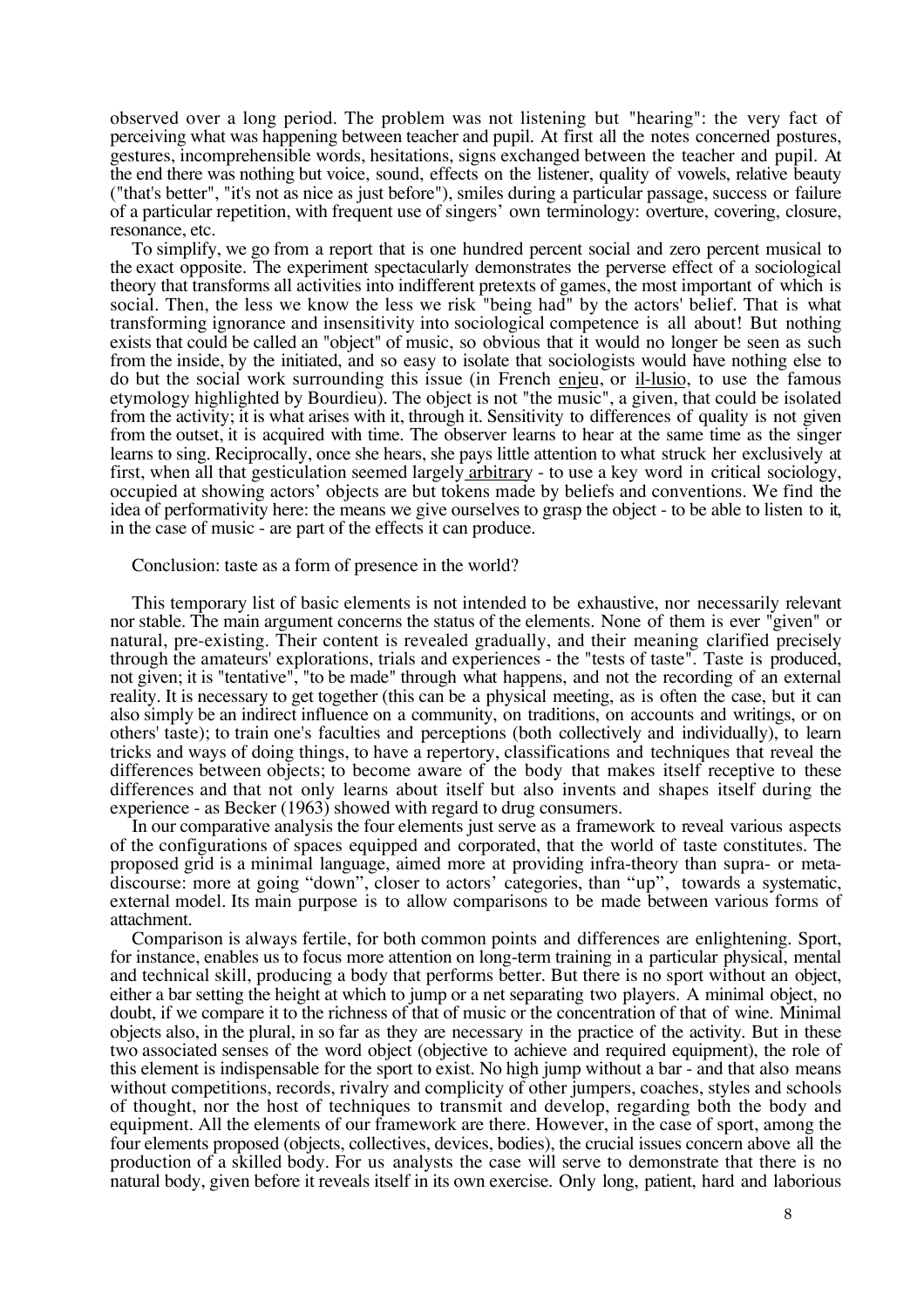training ends up giving athletes the very strong feeling (that singers, for instance, also have) that they have at their disposal a "natural" body whose gestures effortlessly and spontaneously articulate their performance. The logician may see an oxymoron in what is a commonplace among all those who train: the idea that it is necessary to <u>work</u> to become natural. But the amateur sees no contradiction. And she/he is right; she/he simply takes possession of a collectively elaborated corporeal competency.

The case of wine is more likely to draw the analysis towards the capacity of an object such as wine not to "hold" in a glass, to defy the glass in order to develop, and to require deployment, a variable past and future, sparingly revealing the flavours, intensities and presences that only the taste placed in it can deliver, without there ever being any certainty that everything has been expressed. This strange status of an object that needs to be considered as a potential history and a latent destiny will be the critical point. But, just as there is no sport without an object (or objects), there is no wine without tasters, devices, an accumulated history that has made it possible to concentrate the taste of wine in the glass of an informed taster whose palate has become the other side of wine, the body indispensable for the wine to have "body" too.

We have considered the cases of sport and wine, but by relating the points made to musicians not only professionals but also listeners -, the inadequacy of the dual "music-society" model that neglects bodies and devices becomes obvious. There is no music without the gradual collective production of listening, of a specific "ear", ranging from the most general establishment of a frame of attention (listening to music for music) to the more local and personal habit of listening to a particular piece in the place and at the time that suits us (Hennion 2002) - a way of doing things that the record industry has systematized (Maisonneuve 2001) but that started to prevail from the late eighteenth century with the manufacturing of pianos (Ehrlich 1976) and the development of music publishing (Peacock & Weir 1975).

There have always been professionals, music, the stage, the public recital, dance, sculpture and painting - everywhere where there has been ritual, religious, political or social activity. What is new is not the public execution of artistic activities by professionals; it is the rise of the amateur, the spectator, the fan, the creation of a "targeted" public that attends precisely for a particular performance. This refers not only to a mass public and a market - as analysts are too quick to conclude, following in the footsteps of Walter Benjamin (1992 [1936]) - but also to a new competency, slowly and painstakingly elaborated through devices, practices, objects, repertoires and new social formats, thus producing new individual and collective sensibilities and, even before that, simply new auditory capacities and new attention – this may be what made so meaningful in the case of rock the word "generation", with its double sense. Precisely what we could call a musical body in the sense that prompts W. Weber (1997) to wonder whether people really listened to music in the eighteenth century: without the complex set of devices and dispositions that make up our ear, is using the word "to listen" with regard to another century not a pure anachronism?

Taste is clearly a machine that reveals difference, but not in the sense of a reduction to a known mechanism, an available social stock of differences of another social or ritual order, projected onto the fictive screen of the natural: in so far as this natural is ungraspable without procedures. Like the social itself, it is not given. It has to arise, allow itself to be grasped, and can be experienced only through a trial device and a body that is itself put to the test. This is why taste is always reflexive. It is not perceiving or feeling on the basis of what one knows, but discovering oneself as a taster through worked and repeated contact with that which was not perceived. Owing to this elaboration (and above all to this presentation most often offered by other amateurs playing the part of mediators), it is perceiving what one had not formerly perceived and, at the same time, sensing that one feels others' feelings.

A final, "tentative" idea, to conclude: why not generalize this analysis of the amateur's competencies to far more varied forms of attachment? Can the amateur's meticulous, highly elaborate, debated knowledge not provide a model for analysing more ordinary, lay, silent devices through which we are (and make ourselves be) present to the situations in which we live, throughout the day? What great amateurs enable us to see more easily, owing to their high level of engagement in a particular practice, is a range of social techniques that make us able to produce and continuously to adjust a creative relationship with objects, with others, with ourselves and with our bodies; in other words, a pragmatic presence vis-à-vis the world that makes us and that we make.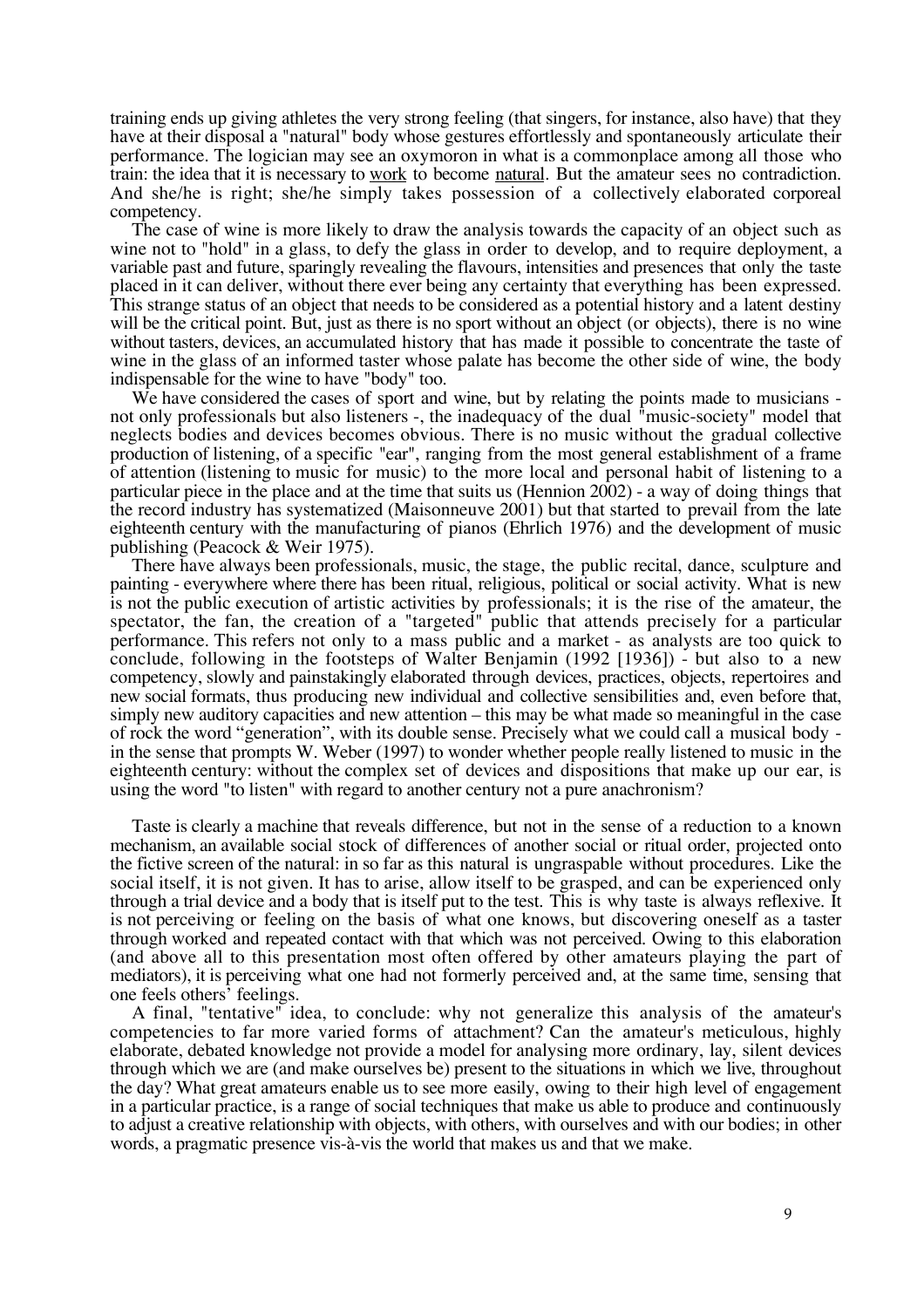References

John L. Austin (1962), How to Do Things With Words, Oxford, Oxford University Press Michael Baxandall (1972), Painting and Experience in Fifteenth Century Italy, Oxford, Oxford University Press Ulrich Beck, Anthony Giddens, & al. (1994), Reflexive Modernization, Cambridge, Polity Press Howard S. Becker (1963), Outsiders, New York, Macmillan Howard S. Becker (1982) Art Worlds, Berkeley, University of California Press Walter Benjamin (1992 [orig. 1936]), "The Work of Art in an Age of Mechanical Reproduction", In Illuminations, London, Fontana Bennett, H. Stith (1980), On Becoming a Rock Musician, Amherst MA, University of Massachussetts Press Katherine Bergeron, Ph.V. Bohlman, ed. (1992), Disciplining Music: Musicology and its Canons, Chicago, The University of Chicago Press Pierre Bourdieu (1984), Distinction, Cambridge MA, Harvard University Press Michel de Certeau, Luce Giard, et al. (1980), L'invention du quotidien, Paris, UGE James Clifford, George E. Marcus, ed. (1986), Writing Culture, Berkeley, University of California Press Sarah Cohen (1991), Rock Culture in Liverpool, Oxford, Oxford University Press Diana Crane, ed. (1994), The Sociology of Culture, Cambridge MA, Blackwell Publishers Tia DeNora (1999), "Music as a technology of the self", Poetics 26: 1-26 Tia DeNora (2000), Music in Everyday Life, Cambridge, Cambridge University Press Alan Durant (1984), Conditions of Music, London, Macmillan Cyril Ehrlich (1976), The Piano: a History, London, J. M. Dent & Sons Joël-Marie Fauquet, Antoine Hennion (2000), La grandeur de Bach, Paris, Fayard Michel Foucault (1978), Survey and Punish, New York, Pantheon Simon Frith (1978), The Sociology of Rock, London & New York, Constable Simon Frith (1981), Sound Effects: Youth, Leisure and the Politics of Rock'n'Roll, New York, Constable Simon Frith (1996), Performing Rites, Cambridge, Harvard University Press John Frow (1995), Cultural Studies and Cultural Values, Oxford, Clarendon Press Harold Garfinkel (1967), Studies in Ethnomethodology, Englewood Cliffs NJ, Prentice Hall Charlie Gillett (1972), The Sound of the City: the Rise of Rock and Roll, New York, Souvenir Press Émilie Gomart, Antoine Hennion (1999), "A Sociology of Attachment: Music Lovers, Drug Addicts", In Actor Network Theory and After, John Law & John Hassard ed., Oxford, Blackwell: 220-247 Francis Haskell (1976), Rediscoveries in Art, Oxford, Phaidon Press Francis Haskell & Nicholas Penny (1981), Taste and the Antique. The Lure of Classical Sculpture. 1500-1900, New Haven & London, Yale University Press Dick Hebdige (1979), Subculture. The meaning of style, London-New York, Methuen Antoine Hennion (1981), Les professionnels du disque, Paris, A.-M. Métailié Antoine Hennion (1983), "The Production of Success: an Anti-Musicology of the Pop Song", in Popular Music 3: 159-193; reed. (1990), in On Record. Rock, Pop, and the Written Word, New York, Pantheon, S. Frith, A. Goodwin, ed.: 185-206 Antoine Hennion, Cécile Méadel (1986), "Programming Music: Radio as Mediator", Media, Culture and Society 8 (3, July 86): 281-303 Antoine Hennion (1989), "An Intermediary beetween Production and Consumption: the Producer of Popular Music", Science, Technology and Human Values 14 (4): 400-424 Antoine Hennion (1993), La Passion musicale, Paris, Métailié Antoine Hennion (1997), "Baroque and Rock: Music, Mediators and Musical Taste", Poetics 24-6, July: 415-435 Antoine Hennion (2001), "Music Lovers. Taste as Performance", Theory, Culture, Society 18(5): 1-22 Antoine Hennion (2002), "L'écoute à la question", Revue de Musicologie 88-1: 95-149 Paul M. Hirsch (1970), The Structure of the Popular Music Industry, Ann Arbor, University of Michigan Press Richard Hoggart (1957), The Uses of Literacy, London, Chatto & Windus